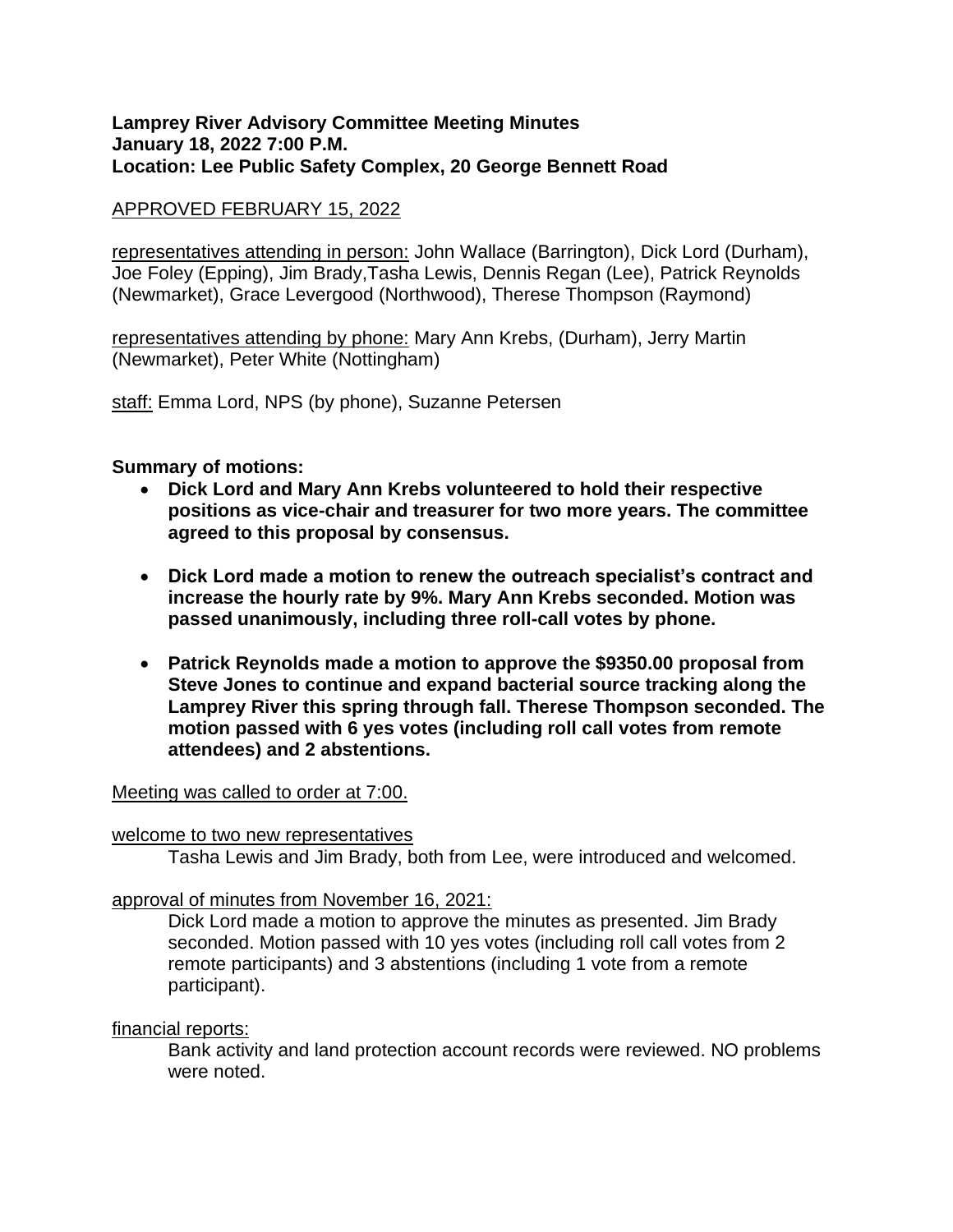## workgroup updates:

- grants
	- $\circ$  Little River trail: No change for now, bridges will be installed in summer or fall 2022.
	- o Wiswall water quality: Final report is not ready. Quick update: The equipment has been purchased, installed and is working properly. The data are technically available online, but a series of steps is necessary to access it which is not intuitive or user-friendly. Making it easier to access and more amenable for public consumption would probably take another 1-2 months of effort from our data manager.
- outreach- website update- coming along well. Expect go-live soon.
- Project review: No projects were reviewed this month. Access to project applications on the new website is still being explored.
- recreation- Lee Public Canoe Access update: An estimate for scope of work and cost has been solicited, but no reply yet. The goal is to start work in August during normal low water.
- history- no update
- wildlife- UNH wildlife department was contacted and initial response to working with us was very positive. No specific projects were discussed.
- A clipboard was passed around for all attendees to sign up for workgroups. Remote attendees were asked to submit their choices via email. Work groups are as follows: history, land protection, outreach, project review, recreation, water quality, wildlife

# monthly meetings:

Members were asked to consider whether workgroups should meet before regular meetings or meet on a separate date. Having 20-minute presentations was suggested for future meetings. Representatives were asked to reflect on what the committee does well and how we could improve.

Three bills are going through the legislature to allow remote public meetings. The state rivers commission has submitted a letter of support. Attendees were asked if they would like to submit a letter of testimony to enable remote meetings and the consensus was to do so. A draft letter will be prepared and signed by the chair.

# vice-chair and treasurer positions for the next two years

Per the bylaws, elections for the vice-chair and treasurer are to be held in January of even-numbered years. Volunteers were requested. **Dick Lord and Mary Ann Krebs volunteered to hold their respective positions as vice-chair and treasurer for two more years. The committee agreed to this proposal by consensus.**

### renewal of outreach specialist's contract:

Committee executives met earlier and made a recommendation to increase the specialist's hourly rate by 9%, inline with current inflation rates. No other changes